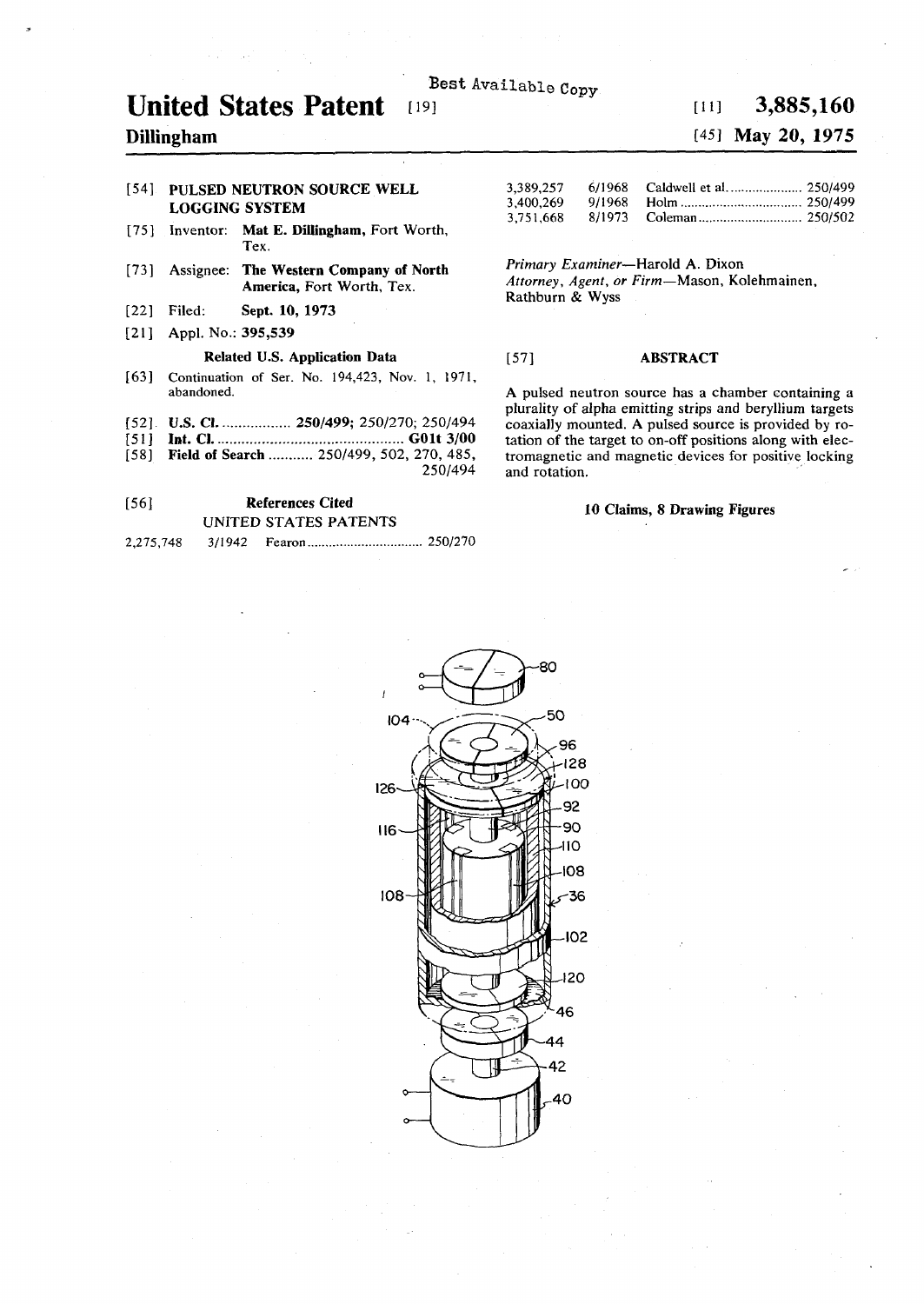PATENTED MAY 201975

3,885,160

SHEET 1 OF 3



ATTORNEYS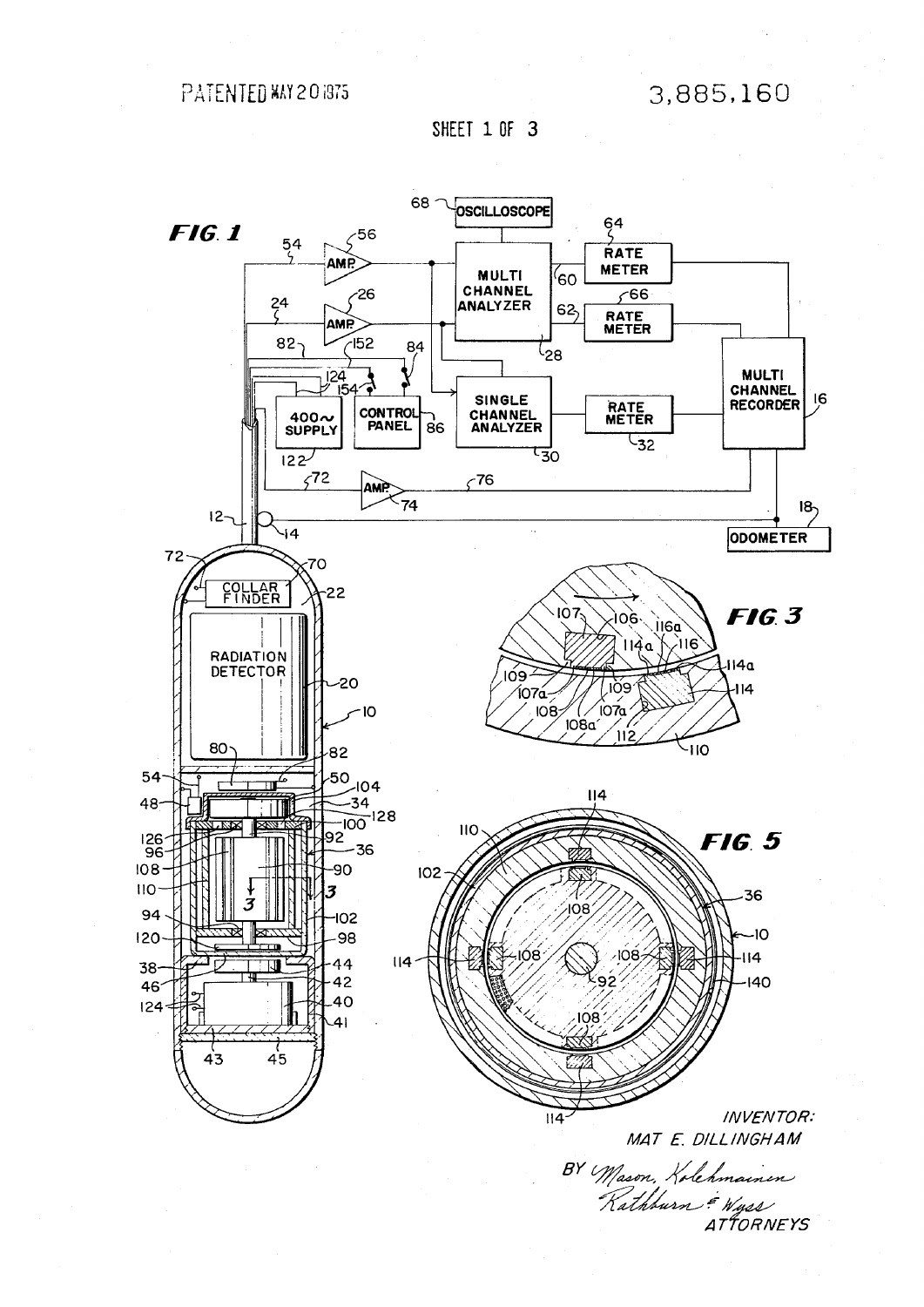3,885,160

SHEET 2 OF 3



**INVENTOR:** MAT E. DILLINGHAM

BY Mason, Kolehmainen.<br>Fathburn & Wigss. **ATTORNEYS**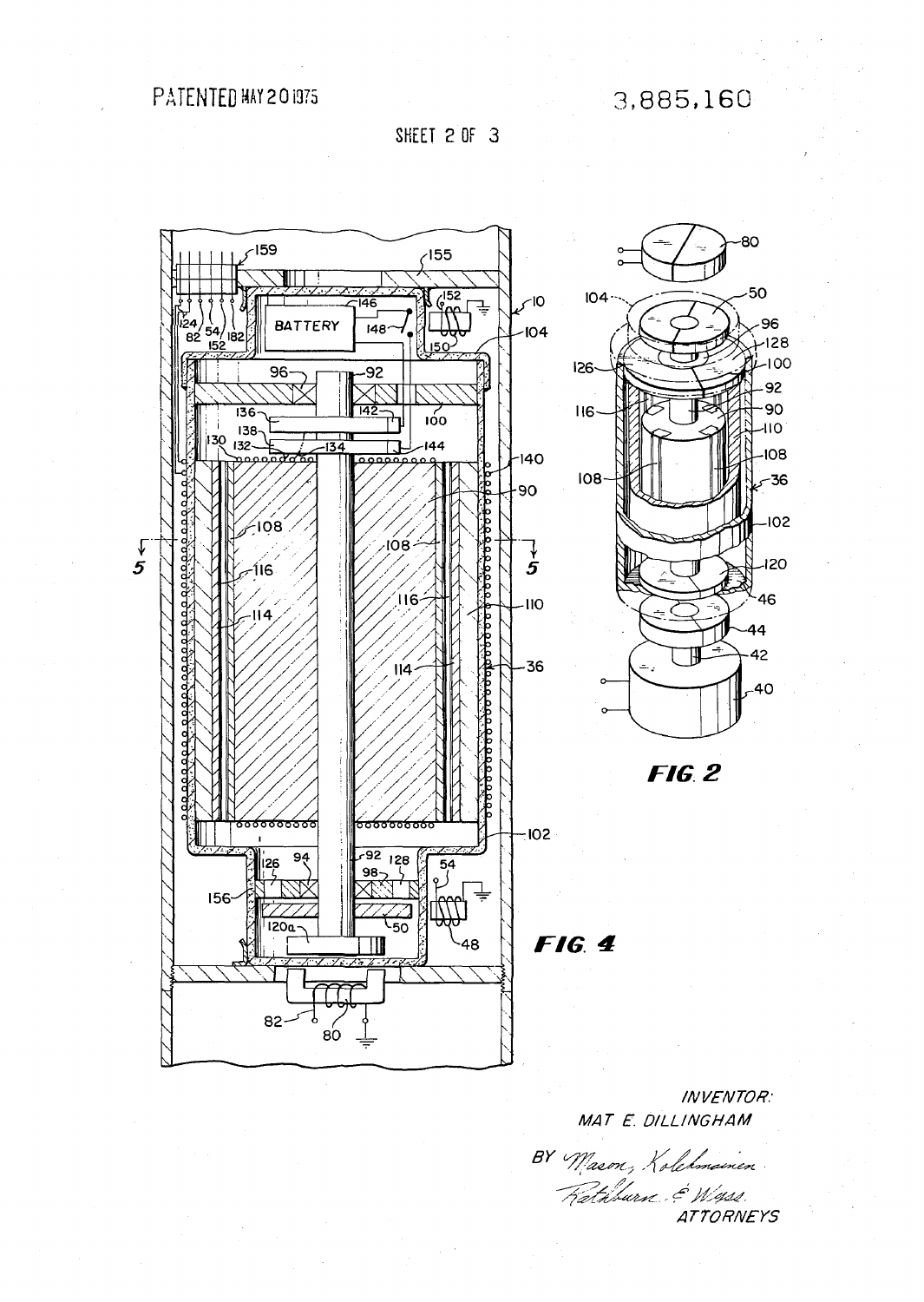PATENTED MAY 201975

3,885,160

SHEET 3 OF 3





**INVENTOR:** MAT E. DILLINGHAM

BY Mason, Kolehmainen<br>Rathburn & Wyss ATTORNEY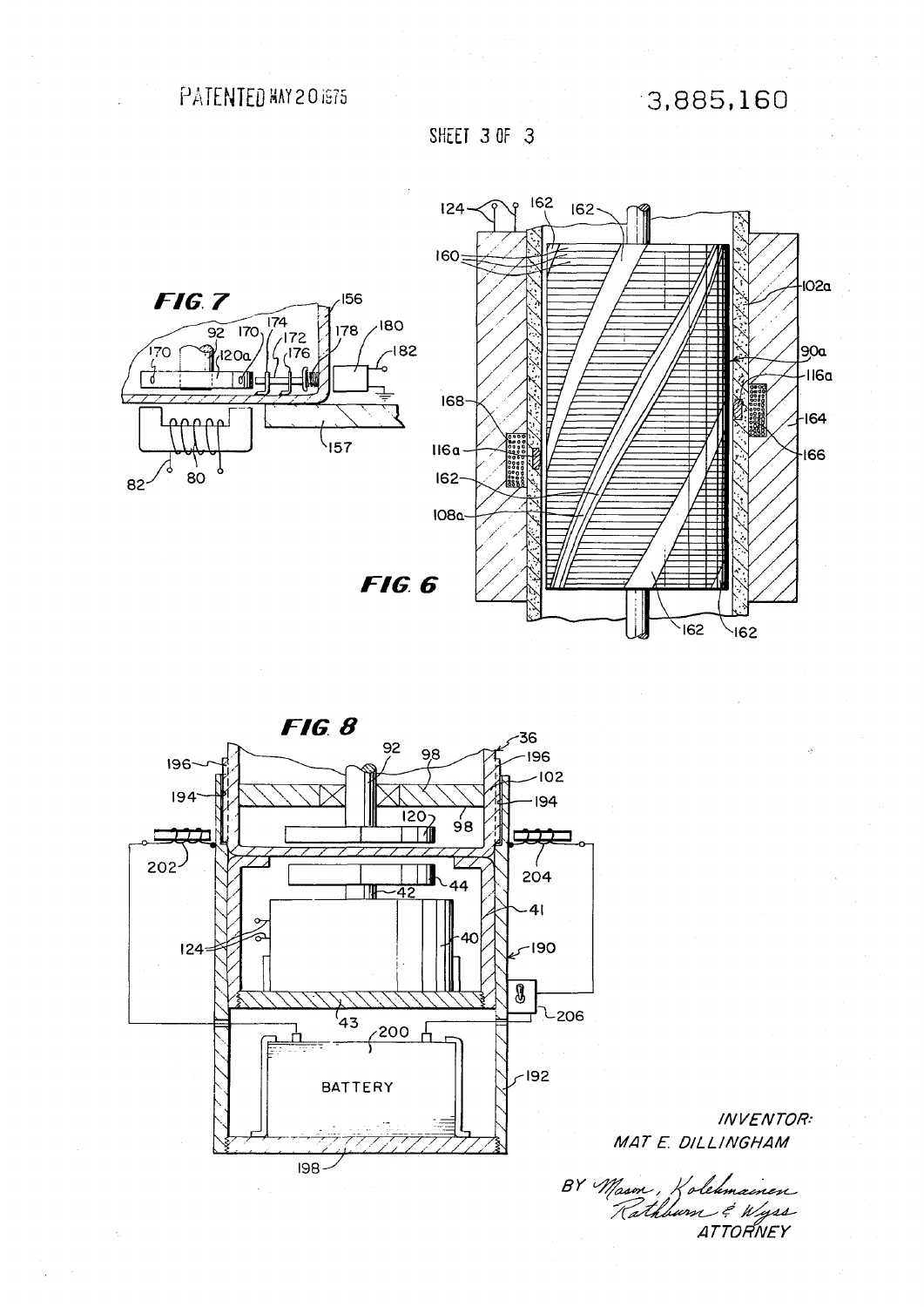الموارد والمحارب

#### PULSED NEUTRON SOURCE WELL LOGGING SYSTEM

This is a continuation of application Ser. No. 194,423 filed Nov. 1, 1971, and now abandoned. 5

The present invention relates to radioactivity well logging systems, and, more particularly, to a well logging system of the type that employs a pulsed neutron source to emit periodic bursts of fast neutrons which are employed to irradiate the surrounding formations, 10 various types of measurements being made during the intervals between such neutron bursts.

Various arrangements have been heretofore proposed to provide a pulsed neutron source by means of an alpha particle emitter, such as polonium, which peri- 15 fast neutrons in an efficient and economical manner. odically irradiates a target material, such as beryllium, to develop the desired bursts of fast neutrons. These arrangements are shown, for example, in Fearon U.S. Pat. No. 2,275,748, Youmans U.S. Pat. No. 3,379,884, Goodman U.S. Pat. No. 3,461,291, Youmans U.S. Pat. 20 No. 3,379,882, Mills U.S. Pat. Nos. 3,373,280 and 3,413,473 and Allen, et al. U.S. Pat. No. 3,413,470.

In these prior art arrangements a rotatable shutter is usually positioned between the polonium source and t he beryllium target, the alpha particles from the polo- 25 nium source being directed to strike the target when exposed through an opening in the shutter and being blocked from the target material by the intervening portions of the shutter. While these mechanical shutter arrangements are capable of producing periodic bursts  $30$ of fast neutrons, they have in general been found to be unsatisfactory in commercial logging due to the fact that the intensity of the fast neutron bursts is very small. This is due primarily to the fact that alpha particles emitted by the polonium have very little penetrat- $35$ ing power and hence have lost most of their energy by the time they strike the target material so that the resultant burst of fast neutrons is of relatively low intensity.

In Caldwell, et al. U.S. Pat. No. 3,389,257 an arrangement is proposed wherein a plurality of source- $40$ target pairs are positioned on opposite sides of a mechanically rotatable shutter and all of these sourcetarget pairs are simultaneously exposed through suitable shutter openings to develop a more intense source of fast neutrons. Also, the Caldwell, et al. patent proposes to provide an atmosphere of helium between the polonium sources and the corresponding beryllium targets to increase the intensity of the fast neutron bursts. However, the arrangement in Caldwell, et al. U.S. Pat.  $_{50}$ No. 3,389,257 still provides only a relatively weak burst of fast neutrons because of the fact that the source-target pairs are positioned in a horizontal plane and hence are of relatively small dimensions even though a relatively large diameter unit is employed. 55 Also, in this arrangement the source-target spacing is relatively large to accommodate the rotating shutter therebetween.

In the Caldwell, et al. patent the driving motor for the shutter is positioned in the same housing as the polo- $60$ nium sources. However, under requirements established by the Atomic Energy Commission radioactive polonium sources must be contained in capsules or modules having a pressure integrity of 20,000 pounds per square inch. Accordingly, the leads for the driving  $65$ motor of Caldwell, et al., as well as the leads for the disclosed sync pulse generator must be brought out of the housing through seals that will withstand 20,000

pounds per square inch. In the alternative, the polonium sources themselves must be contained within capsules which will withstand such pressure, which would reduce the intensity of the alpha particles available to strike the target.

It is, therefore, an object of the present invention to provide a new and improved pulse neutron source arrangement wherein one or more of the abovementioned disadvantages of the prior art arrangements are eliminated or minimized.

It is another object of the present invention to provide a new and improved pulsed neutron source arrangement which meets AEC requirements for pressure integrity and provides relatively intense bursts of

It is still another object of the present invention to provide a new and improved pulsed neutron source arrangement wherein a plurality of elongated strips of alpha emitting material are positioned in face-to-face relation with corresponding strips of target material, such as beryllium, which are carried by a rotatable member, all of said source and target strips being contained within a sealed chamber which is field replaceable as a unit in a simple and reliable manner.

It is a further object of the present invention to provide a new and improved pulsed neutron source arrangement wherein a plurality of alpha emitting sources and a corresponding series of targets are positioned within a sealed chamber, and an electromagnetic drive arrangement is employed for rotating the target strips relative to the source strips through one wall of the sealed housing, whereby the sealed unit may be readily replaced as a unit in the field.

It is another object of the present invention to provide a new and improved pulsed neutron source arrangement wherein a plurality of alpha emitting sources and corresponding targets are provided within a Sealed chamber and an electromagnetic arrangement is employed both to rotate the targets relative to the sources within the chamber and to derive a synchronizing pulse through one wall of the chamber which may be employed accurately to determine the off intervals between neutron bursts.

It is still another object of the present invention to 45 provide a new and improved pulsed neutron source arrangement wherein a plurality of alpha emitting sources and corresponding targets are enclosed with a sealed chamber and facilities external to said chamber are provided for locking all of the targets in face-toface relationship with the sources so as to provide a continuously operative fast neutron source.

It is a further oobject of the present invention to provide a new and improved pulsed neutron source arrangement which is of relatively small diameter and is adapted to be employed in logging slim boreholes or through production tubing in cased boreholes.

It is another object of the present invention to provide a new and improved pulsed neutron source arrangement wherein a plurality of alpha particle emitting sources and corresponding targets are enclosed within a sealed chamber and cooperating windings, one within said chamber and one without, are employed to cause relative movement between said sources and said targets within said chamber.

Briefly, in accordance with one aspect of the invention, a pulsed neutron source well logging system according to the present invention comprises a plurality

政学院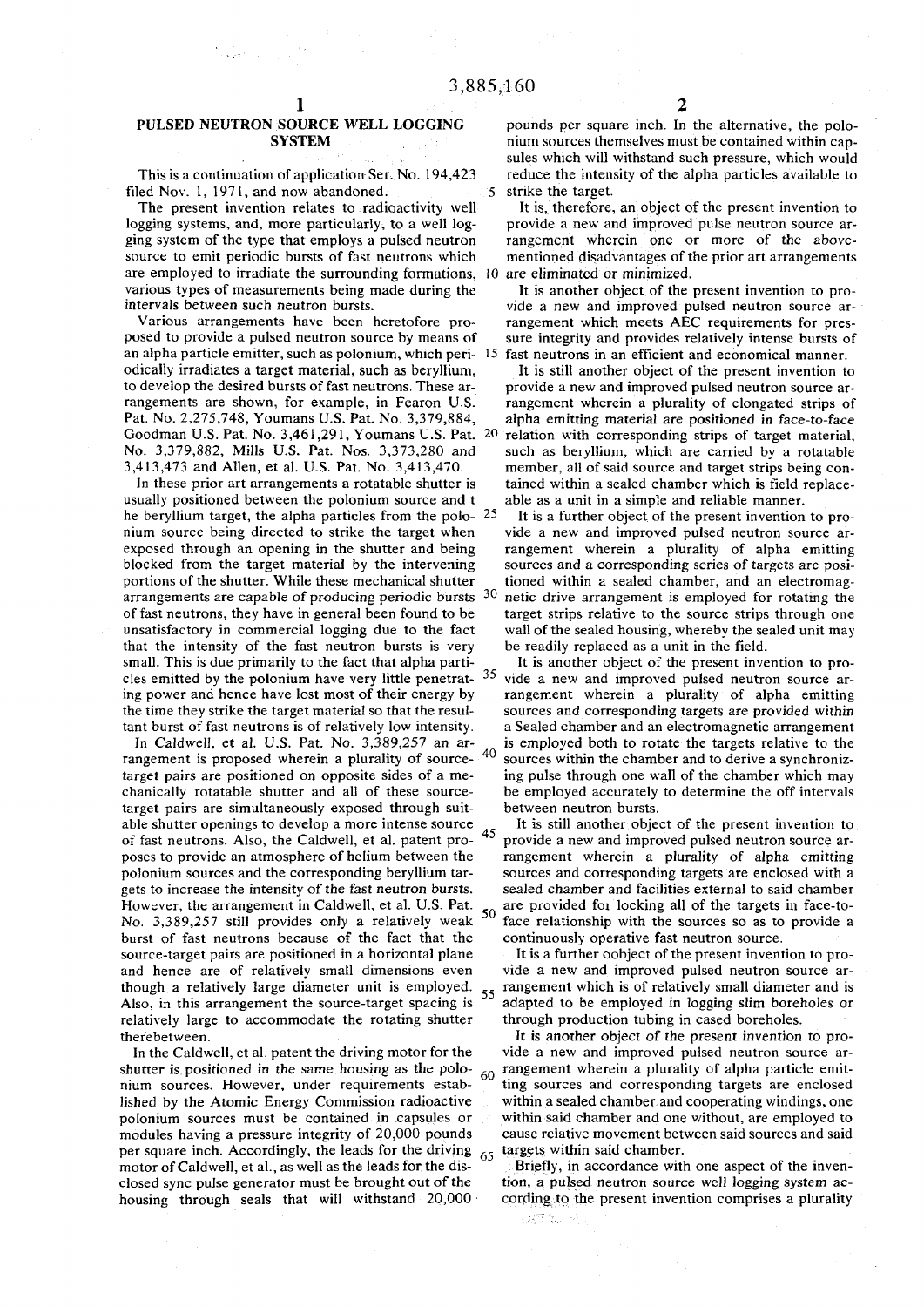of elongated strips of alpha emitting material, such as polonium, which are positioned to extend along the inside walls of a sealed cylindrical housing. A corresponding plurality of target strips are mounted on a rotor member which is rotatably mounted within the 5 sealed housing in such manner that the target strips are brought into extremely close face-to-face relationship with the source strips as said member is rotated. The wall of the sealed housing is of nonmagnetic material and an electromagnetic clutch drive mechanism includ- '0 ing a motor external to the sealed housing and a magnetic driven member within the housing are employed to rotate the target carrying rotor at the required speed to produce bursts of fast neutrons at the desired periodic intervals. The sealed housing may be of relatively small diameter for logging slim boreholes because the intensity of the fast neutron bursts is determined by the length of the source and target strips. Also, since no connections are made through the sealed housing, trou-<br>
blue match homogeneous calculation and the sealed 20 blesome high pressure seals are avoided and the sealed unit may be readily replaced in the field.

In accordance with a further aspect of the invention, either a mechanical locking arrangement, or an electromagnetic arrangement which fits over the end of the  $_{25}$ sealed chamber and cooperates with a permanent magnet carried by the rotor, may be employed to lock the rotor shaft positively in a position such that the target strips carried thereby are intermediate the polonium source strips and hence are not irradiated thereby. As  $30$ a result, the sealed chamber of the present invention may be positively locked in the off position, once the external driving motor is de-energized, so that the sealed housing can be handled and removed as desired by personnel in the field without danger. 35

In accordance with a further aspect of the invention, a rotatable permanent magnet within the sealed housing is also employed in conjunction with a sensing coil positioned outside the nonmagnetic wall of the housing to develop a synchronizing signal corresponding to ro- 40 tation of the target bearing rotor while still permitting the sealed housing to be readily removed in the field.

In accordance with another aspect of the invention, the target bearing rotor within the sealed housing also carries a rotor winding which cooperates with a stator 45 winding wound around the exterior of the sealed housing, this rotor and stator housing acting as a motor so that the target bearing rotor within the sealed housing is rotated at the desired speed without requiring the connection of any lead wires through the sealed cham-  $50$ ber walls. A starting battery may also be positioned within the sealed housing and is connected to the rotor winding within the housing by means of an electromagnetic actuator which is operative through the nonmagnetic wall of the housing. In the alternative, an induc-  $55$ tion motor arrangement may be employed in which the rotor winding and starting battery are eliminated.

The invention, both as to its organization and method of operation, together with further objects and advan-60 tages thereof, will best be understood by reference to the following specification taken in connection with the accompanying drawings in which:

FIG. 1 is a diagrammatic illustration of the pulsed neutron source well logging system of the present ini- $\frac{65}{65}$ vention;

FIG. 2 is an exploded view of the component parts of the pulsed neutron source of the system of FIG. 1;

FIG. 3 is a fragmentary sectional view taken along the lines 3—3 of FIG. 1;

FIG. 4 is a longitudinal sectional view of an alternative pulsed neutron source arrangement according to the present invention;

FIG. 5 is a sectional view taken along the lines 5—5 of FIG. 4;

FIG. 6 is a fragmentary sectional view, similar to FIG. 4, of an alternative embodiment of the invention;

FIG. 7 is a fragmentary sectional view of a mechanical locking arrangement according to the present invention; and

 $15$  with the present invention. FIG. 8 is a sectional front view of an electromagnetic locking arrangement which may be used in accordance

Referring now to the drawings, and more particularly to FIGS. 1, 2 and 3, thereof, the present invention is therein illustrated in conjunction with a radioactivity well logging system which comprises a subsurface unit indicated generally at 10 which is arranged to be raised or lowered within a cased or uncased bore hole by means of a multi conductor cable 12. As the subsurface unit 10 is raised and lowered within the bore hole a depth measauring sheave 14 in contact with the cable 12 may be employed to drive a multi-channel recorder 16 and also an odometer 18 to provide a general indication of the depth at which the log is being made.

Within the subsurface unit 10 a radiation detector 20 which may comprise a slow neutron, epithermal neutron or gamma ray detector of any suitaable type as will be described in more detail hereinafter, is positioned within an upper portion 22 of the housing 10, is energized by means of a suitable power supply (not shown) in the portion 22 and the output signal from the detector 20 is connected through a suitable shaper-amplifier in the portion 22 and over the cable conductor 24 to a signal amplifier and discriminator 26 at the surface, the output of which is supplied to a multi-channel time spectrum analyzer 28. A single channel time spectrum analyzer 30 is also connected to the output of the signal amplifier and discriminator 26 and supplies a signal corresponding to the total pulse spectrum output of the detector 20 to a total counting rate meter 32.

In the lower portion 34 of the subsurface unit 10 there is provided a pulsed neutron source arrangement comprising a sealed chamber indicated generally at 36 which is secured to the inturned upper flange 38 of a motor housing  $41.$  A bottom plate  $43$  is threaded into the bottom end of the housing 41 and supports a driving motor 40 to the shaft 42 of which carries a magnetic clutch member 44 positioned immediately below the bottom wall 46 of the sealed chamber 36. The member 44 may comprise either a permanent magnet or an electromagnet energized through suitable slip rings, as will be readily understood by those skilled in the art. The housing 41 and sealed chamber 36 are held in place by a member 45 which is threaded into the outer wall of the unit 10.

As will be described in more detail hereinafter, a sync pulse generator 48 is positioned outside of the sealed chamber 36 but immediately adjacent a rotatable permanent magnet 50 which is positioned on the upper end of a rotatable shaft 92 mounted within the sealed chamber 36. This sync pulse generator produces a synchronizing pulse which is correlated to the burst of fast neutrons developed within the sealed chamber 36 and is transmitted over the cable conductor 54 to the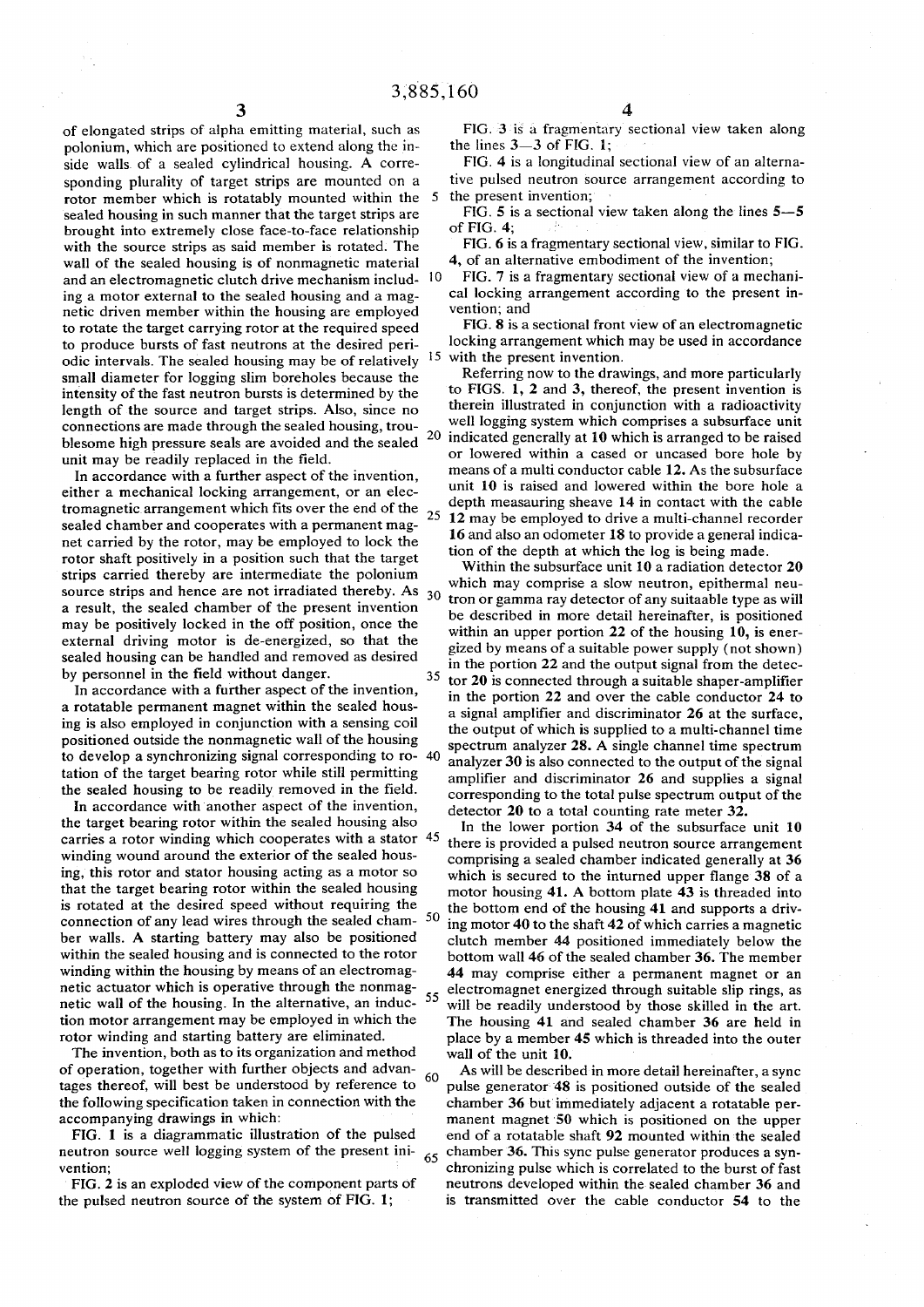selection of different portions of the pulse spectrum rotatable permanent magnet 50 positioned therewithin. ing pulse is also applied to the single channel time spec-<br>trum analyzer 30 as to permit measurement of the total

chamber 36 preferably have a duration of somewhat 10 chamber 36 is continuously on and emits a continuous less than 500 microseconds and occur at a repetition stream of fast neutrons rather than emitting fast neutaking place during these intervals which provides use- 15 fore, a standard thermal neutron log may be made utineutrons. Thus, the setting of one time channel may be chamber 36. made to correspond to a window of from 900 to  $1,200^{-30}$ 64 and 66 and the output of the counting rate meters adjacent the unit 10 and a continuous epithermal neu-64 and 66 are arranged to energize the corresponding tron log can be made. channel pens of the multi-pen recorder 16 so that a log Considering now in more detail the arrangement of corresponding to the number of counts per second in pulse height spectrum signal output of the radiation deond during and between neutron bursts, may also be 50

**5 6** 

earth's surface where it is amplified and shaped in a More particularlay, an electromagnet 80 is provided in unit 56 the output of which is coupled to the multi-<br>the subsurface unit 10 immediately above the top wall the subsurface unit 10 immediately above the top wall channel time spectrum analyzer 28 so as to control the of the sealed chamber 36 and in close proximity to the following each burst of fast neutrons. This synchroniz- 5 The electromagnet 80 is arranged to be energized from ing pulse is also applied to the single channel time spec-<br>the conductor 82 by means of a switch 84 on the con trol panel 86 within the logging truck. When the switch pulse spectrum following each burst of fast neutrons. 84 is closed a suitable potential is applied to the elec-The bursts of fast neutrons developed within the tromagnet 80 so that the neutron source within the

- rate of approximately 533 bursts per second. The inter-<br>vening time intervals between fast neutron bursts are switch 84 is closed, and the radiation detector 20 comvening time intervals between fast neutron bursts are switch 84 is closed, and the radiation detector 20 com-<br>employed to measure any of the radiation phenomena prises a thermal neutron detector, as described heretoprises a thermal neutron detector, as described hereto-
- ful information regarding the nature and characteristics lizing the same down hole equipment as previously de-<br>of the surrounding formations. For example, the radia-<br>scribed to log a thermal lifetime decay log. In the alte scribed to log a thermal lifetime decay log. In the altertion detector 20 may comprise a thermal neutron de- native, the radiation detector 20 may comprise a lector, and may be either a gas filled counter, such as gamma ray detector, of either the Geiger type or the a helium 3 counter or a scintillation crystal type of de- 20 scintillation icounter type and analysis of the gamma tector employing a lithium iodide crystal, as will be rays of capture resulting from irradiation of the formareadily understood by those skilled in the art. With tions with fast neutrons may be effected by means of such an arrangement the thermal neutron lifetime the multi-channel spectrum analyzer 28. Thus, one or decay curve can be determined during the intervening more of the channels of this analyzer may be set to corintervals between fast neutron bursts by setting two of 25 respond to specific elements, such as chlorine, within the time channels of the multi-channel analyzer 28 to the formation, and a spectrum analysis log made with detect the counts per second occurring at two different either the continuously emitting neutron source or points on the decay curve following each burst of fast when bursts of fast neutrons are developed within the

The neutron source arrangement of the present inmicroseconds following each initiation of a fast neutron vention is also adapted to function with subsurface burst and the second window may be chosen to mea- units 10 wherein the radiation detector 20 comprises sure the pulses occurring from 1,060 microseconds to an epithermal neutron detector. In such instances, the 1,360 microseconds. The output of these two time electromagnet 80 is energized from the surface by clochannels of the analyzer 28 are supplied over the con- $35$  sure of the switch 84 so that a continuously emitting ductors 60 and 62, respectively to counting rate meters neutron source is employed to irradiate the formations

40 the present invention employed to provide either a suceach selected window along the thermal lifetime decay cession of fast neutron bursts or a continuously emitcurve is displayed on the recorder 16. If desired, an os- ting neutron source, a cylindrical rotor 90 is carried by cilloscope 68 may be connected to the time spectrum a rotor shaft 92 which is rotatably mounted in bearing analyzer 28 so as to provide a visual indication of the portions 94 and 96 of a pair of transverse partition pulse height spectrum signal output of the radiation de- $45$  members 98 and 100 which are secured to the cylindr tector 20, as will be readily understood by those skilled cal wall portion of a cup-shaped housing member 102 in the art. The output of the counting rate meter 32 of the chamber 36 at either end thereof. The sealed which corresponds to the total counts in pulses per sec-<br>only and be nonmagnetic and must also be es-<br>ond during and between neutron bursts, may also be  $\epsilon$  sentially transparent to the fast neutrons which are deapplied to a separate channel of the multi-pen recorder  $\frac{30}{10}$  veloped therewithin. However, the sealed chamber 36 16 so that this information is also recorded in correla- must have a pressure integrity of approximately 20,000 tion with depth. pounds per square inch and be able to withstand this In order to provide an accurate indication of depth, pressure without rupturing to conform to the AEC a collar finder unit 70 may be positioned in the subsur-  $55$  standards with respect to radiation sources of the type face unit 10 and is arranged to transmit a collar finder  $\frac{1}{2}$  employed to develop fast neutrons in accordance with signal over the conductor 72 to the earth's surface the present invention. Accordingly, the housing portion where it is supplied to a collar finder signal amplifier 74 102 may comprise a stainless steel casing within which which provides a suitable output signal on the conduc- the transverse bearing partitions 98 and 100 are setor 76 corresponding to the traversal of each casing  $60$  cured by a suitable welding operation, or the like. A collar by the subsurface unit 10, as will be readily un- $\sim$  cap member 104, which may also be of stainless steel, derstood by those skilled in the art. is secured to the upper edge of the cup-shaped member In accordance with an important aspect of the pres- 102 by a suitable welding operation after the compoent invention, facilities are provided for controlling the nents have been assembled within the member 102 so neutron generator within the chamber 36 so that it is  $65$  that a completely sealed neutron generating arrangein a continuously on position, thereby permitting a dif-  $\sim$  ment is provided which will meet AEC requirements ferent type of log to be made simply by controlling the and yet may be readily replaced in the field by a similar neutron generating source from the earth's surface. unit when the intensity of the radiation sources within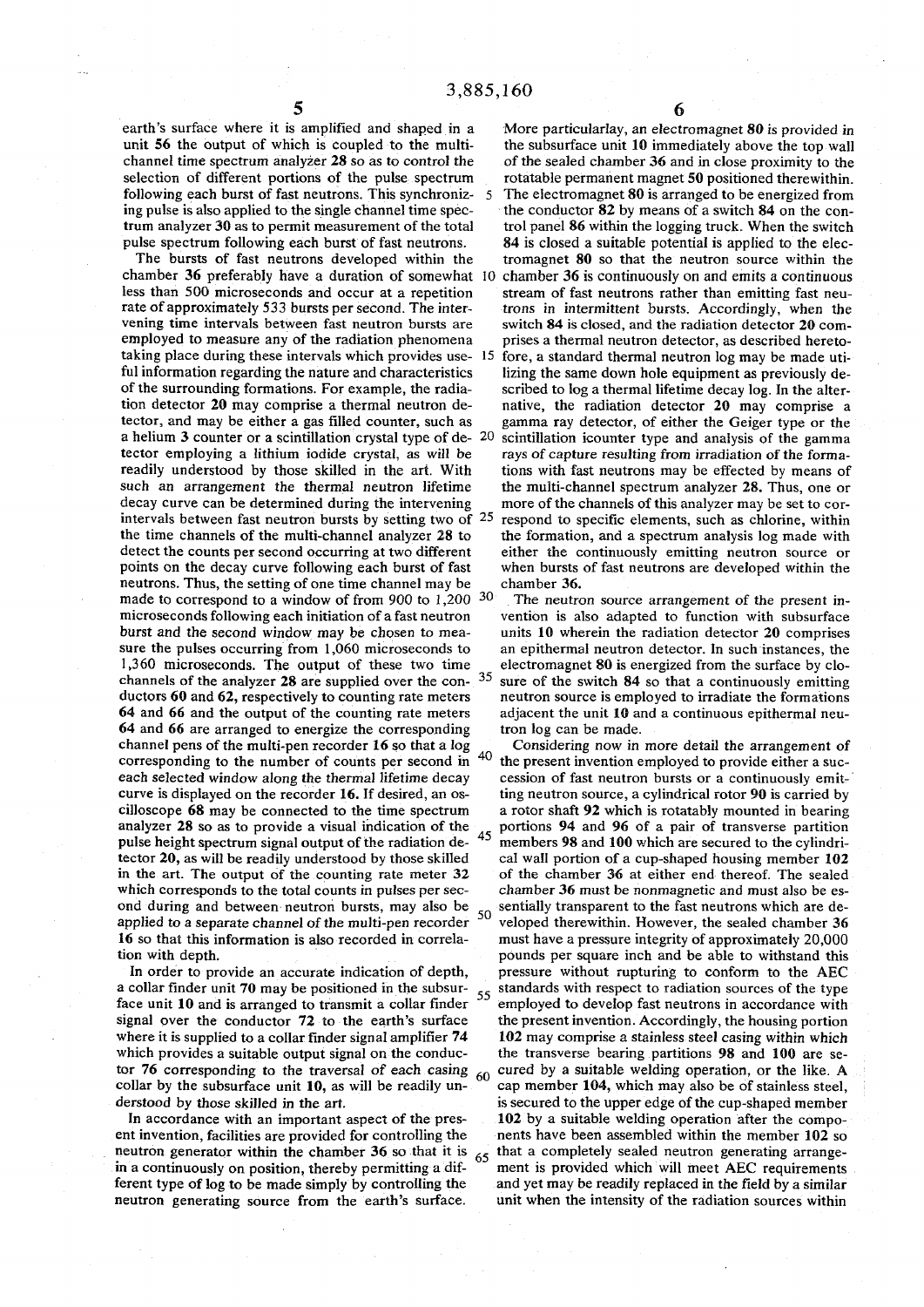7 the chamber 36 has decreased to a predetermined value.

In accordance with a further important aspect of the invention the rotor 90 is provided with a series of longitudinally extending grooves 106 (FIG. 3) which extend 5 parallel to the rotational axis of the rotor 90 and are equally spaced about the periphery thereof. A plurality of backing strips 107 are positioned within the grooves 106 and have bonded thereto thin foil strips of suitable target material, such as beryllium, or the like. The 10 cerned. grooves 106 are undercut to form shoulders 109 which hold the backing strips 107 in place as the rotor 90 rotates. A cylindrical stator member 110, which may also be of stainless steel, is secured between the end partitions 98 and 100 within the chamber 36 and is provided 15 with longitudinally extending undercut grooves 112 on the inner periphery thereof. Within each groove 112 there is positioned a backing strip 114 of a material suitable' for supporting a thin layer of alpha emitting material 116 along the inner face of the strip 114, as il-20 lustrated in FIG. 3. For example, the backing strip 114 may comprise platinum and the layer 116 of alpha emitting material may comprise a metallic foil of Polonium 210 which is bonded or otherwise secured to the inner face of the platinum backing strip 114. The target  $25$ strips 108 are provided with an arcuate outer surface 108a which is adapted to conform to the arcuate inner surface 116a of the polonium foil strips 116 so that as the rotor 90 is rotated all of the target strips 108 are simultaneously brought into extremely close face-to-face 30 relationship with one of the source strips 116. With such an arrangement the target strips 108 may be spaced from the source strips 116 by only a distance of from 0.005 to 0.01 inch when in said face-to-face relationship so that the alpha particles emitted from the  $35$ surface of the source strips 116 will have relatively high energy when they strike the adjacent surface of the target strips 108 due to the fact that these alpha rays have had to travel through only a relatively short distance in the atmosphere within the sealed chamber 36. Furthermore, since the length of the target strips 108 and the source strips 116 may be chosen to give any desired intensity of fast neutrons, the space between the target strips 108 and the source strips 116 when in said face to face relationship, i.e., the atmosphere within the sealed chamber 36, need not be of a special gas which will have low attenuation for alpha particles. Accordingly, the atmosphere within the sealed chamber 36 may be air at atmospheric pressure and the complexities attendant to the introduction of a special gas into  $50$ this sealed chamber are avoided. However, if desired, the space within the sealed chamber 36 may be evacuated after the cap 104 has been welded to the housing 102 so that the alpha particles emitted by the source strips 116 will be attenuated less in travelling to the target strips 108, thereby further increasing the efficiency of the pulsed neutron source arrangement of the present invention. 40 45 55

In order that each neutron burst will be sharply defined and hence occupy a minimum portion of the available time spectrum, shielding means are provided for both the target and source strips to prevent alpha particles from striking the target strips until the target strips 108 have been moved into close proximity to the source strips 116. Thus, the backing strips 107 have portions 107a adjacent the sides of the target strips 108 which extend outwardly to the surface 108a and pre-60 65

vent alpha particles from striking the target strips 108 when the rotor is positioned as shown in FIG. 3. Likewise, the backing strips 114 have similar shielding portions 114a which provide a similar shielding effect on the alpha particles emitted by the strips 116. In this connection, it will be understood that the source strips 116 may be positioned on the rotor 90 and the target strips 108 mounted on the stationary member 110 insofar as the basic principles of the invention are con-

As stated above, the length of the target strips 108 and source strips 116 may be chosen so as to give the desired intensity of fast neutron bursts. However, this length can be relatively short and still provide a rather intense neutron source. For example, if the fast neutron bursts are to have an intensity of  $6 \times 10^7$  neutrons per second, the length of the strips 108 and 116 when four strips spaced 90° apart are employed will still be only in the order of 2 to 3 inches long. As a result, the entire sealed chamber 36 can be relatively small as measured along the length of the housing 10. Furthermore, the duration of the neutron bursts may be decreased, with a consequent increase in logging speed, while maintaining the same intensity of neutron flux by simply making the source strips 116 and target strips 108 twice as long and half as wide. For example, if a neutron burst having a maximum intensity of  $6\times10^6$  neutrons per second is obtained with strips which are 2 mm. wide and  $2\frac{1}{2}$ inches long, this same intensity of neutron flux can be obtained in a neutron burst which is approximately half as long in duration by using strips which are 1 mm. wide and 5 inches long. It is also pointed out that the neutron source arrangement of the present invention may readily be made sufficiently intense that it can replace high intensity chemical neutron sources, such as americium-beryllium, which are continuously emitting and present great handling problems to insure safety to personnel. Thus, if a source having an intensity of  $1 \times 10^7$  neutrons per second is required, a set of four strips 108 and 116 may have a width of 2 mm. and a length somewhat less than 5 inches. When longer strip lengths are required, the rotor 90 may be divided into two sections spaced along the shaft 92 and an intermediate bearing partition, similar to the partitions 98 and 100, may be employed to support the shaft 92 at the middle so that the desired close spacing between target and source strips can be maintained. Such an intense neutron source is particularly suitable for chlorine logging operations in which the neutron source may either be pulsed or operated in the continuously on position, as discussed heretofore.

Considering now the manner in which the rotor 90 is driven from the external driving motor 40, a permanent magnet 120 is positioned on the bottom end of the rotor shaft 92 below the bearing partition 98 and immediately adjacent the bottom wall 46 of the cup-shaped housing member 102. The magnetic driving element 44 which is carried by the motor shaft 42 is also positioned relatively close to this wall on the outside thereof so that when the motor 40 is energized, the rotor 90 within the sealed housing 36 is rotated at the desired speed. In this connection, it will be understood that the permanent magnet 120 and the magnetic drive member 44 will function to couple the shafts 92 and 42 together through the stainless steel wall 46 which is essentially nonmagnetic. Preferably, the motor 40 drives the rotor 90 at a speed of approximately 8,000 rpm and a 400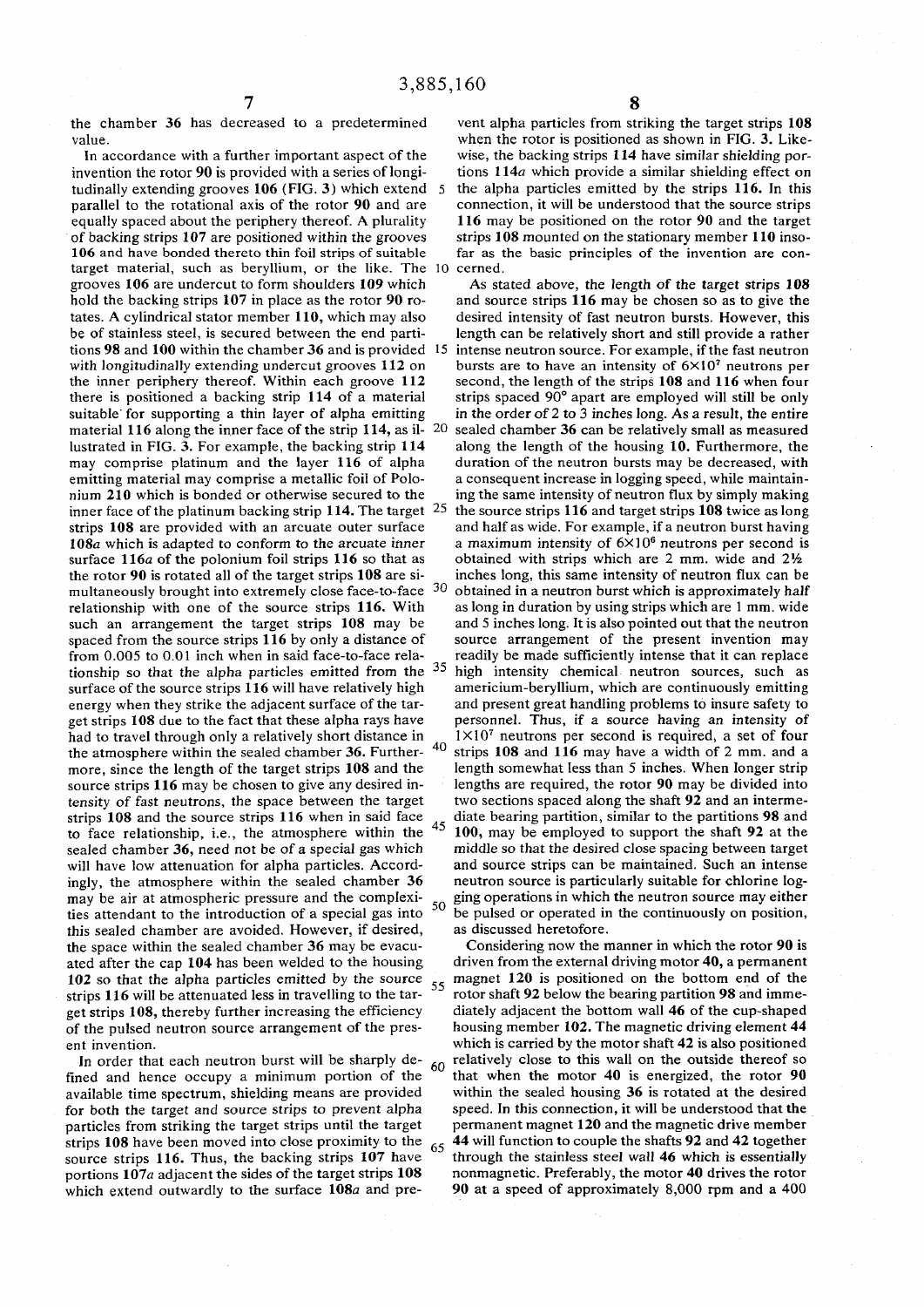cycle alternating current power supply 122 may be provided at the earth's surface which develops a suitable energizing voltage which is supplied over the conductors 124 to the motor 40 in the subsurface unit 10.

As discussed generally heretofore, the sealed chamber 36 is provided with internal facilities for insuring that the rotor 90 is locked in an intermediate position in which the target strips 108 are positioned outside the range of alpha particles emitted by the source strips 116. To this end, the bearing partition 100 may comprise permanent magnet sections 126 and 128 which cooperate with the permanent magnet 50 on the upper end of the rotor shaft 92 to lock the rotor in the off or nonemitting position when the motor 40 is deremoved as a unit without danger to operating personnel since the rotor 90 is held in the intermediate nonemitting position by virtue of the above-described permanent magnets. On the other hand, it is also possible to override the attraction between the magnets 50 and 20 126, 128 by means of the electromagnet 80 which is positioned outside of and immediately adjacent the top wall of the cap 104. Thus, when the electromagnet 80 is energized by closure of the switch 84, a magnetic field is established thereby which overcomes the force <sup>25</sup> of the permanent magnets 126, 128 and attracts the magnet 50 to a rotor position in which the targets 108 are in exact face-to-face relationship with the source strips 116. Accordingly, as long as the electromagnet **80** is energized, a continuously emitting neutron source  $30$ is provided and the various types of logs described heretofore can be run.

In the alternative embodiment of the present invention shown in FIGS. 4 and 5 of the drawings, an arrangement is provided whereby the driving motor 40 of  $35$ the embodiment of FIG. 1 is incorporated into and made a part of the sealed unit which develops bursts of fast neutrons while still providing the pressure integrity requireid by the AEC for radiation sources such as Polonium 210. More particularly, in the embodiment of  $40$ FIGS. 4 and 5, the rotor 90 is provided with a rotor winding 130 which is wound about the rotor 90 between the target strips 108. The lead wires 132 and 134 of the rotor winding 130 are connected to slip rings 136 and 138 which are positioned on and carried by the upper end of the rotor shaft 92. The cup-shaped housing member 102 acts as the support for a stator winding 140 of enamelled wire which is wound in the opposite direction from the rotor winding 130 around the outside of the housing member 102. The slip rings 136 and 138 are connected through brushes 142 and 144 to the terminals of a battery 146 through a magnetically actuated on-off switch 148 which is positioned immediately adjacent one wall of the cap member 104 of the sealed housing 36. An actuating coil 150 is positioned outside this wall of the cap 104 and is arranged to be energized from the earth's surface over the conductor 152. Accordingly, when the stator winding 140 is energized from the power source 122 at the earth's surface and the switch 154 on the control panel 86 is closed, the coil 150 causes the switch 148 to close and the voltage of battery 146 is applied through the slip rings 136 and 138 to the rotor winding 130 to provide starting torque therefor. By virtue of motor action between the rotor winding 130 and stator winding 140, which cooperate through the wall of the nonmagnetic housing member 102, the rotor shaft 92 is driven at the desired speed.

Accordingly, the target strips 108 carried thereby are rotated relative to the polonium source strips 116 and bursts of fast neutrons are produced in the manner described in detail heretofore in connection with the embodiment of FIGS. 1 to 3, inclusive. In this connection, it is pointed out that the wall portion of the housing 102 on which the winding 140 is wound may, if desired, comprise an alumina ceramic, which can be bonded with epoxy and withstand the required temperature and pressure, to reduce eddy current losses in this wall portion. This alumina ceramic wall portion may be bonded to the stainless steel end cap 104, or, in the alternative

energized. Accordingly, the sealed chamber 36 may be  $15$  tion 156 of the cup-shaped housing member 102 is of this cap may also be made of alumina ceramic. In the embodiment of FIGS. 4 and 5, the bottom porreduced diameter and the permanent magnet 50 which is employed to develop synchronizing pulses is positioned on the bottom end of the rotor shaft 92 within the housing portion 156. Accordingly, the synchronizing pulse pickup coil 48 can be positioned outside the housing portion 156 to develop synchronizing pulses in response to rotation of the shaft 92 without increasing the overall diameter of t he unit so that an extremely small diameter pulsed neutron source arrangement is 25 provided. Also, the permanent magnet portions 126 and 128 are provided in the bottom partition 98 and cooperate with the magnet 50 to lock the rotor shaft 92 in the source-off position when the stator winding 140 is de-energized.

> In the embodiment of FIGS. 4 and 5 the electromagnet 80 is positioned below the bottom end of the sesaled chamber 36 and cooperates with the permanent magnet 120a positioned inside the housing to lock the rotor shaft in the source-on position when the electromagnet 80 is energized by closure of the switch 84. The sealed chamber 36 is held against an upper partition 155 by means of a bottom plate 157 which threads into the housing of the unit 10. All connections to the chamber 36 may be established by means of a quick discon nect plug and socket arrangement 159, mounted in the partition 155, as the unit 36 is inserted into the unit 10. A similar arrangement may be employed in the embodiment of FIGS. 1 to 3, also.

In connection with both the embodiment of FIGS. 1 45 to 3, and the embodiment of FIGS. 4 and 5, it is pointed out that the sealed chamber 36 and component parts therein may be readily constructed of inexpensive parts. However, the polonium source strips 116 deteri- $50$  orate rapidly and must be replaced every five or six months. Accordingly, the sealed chamber may readily be replaced by a similar unit and the replaced unit may be disposed of in accordance with AEC requirements for disposing of radioactive material. Such procedure  $\frac{1}{55}$  may in certain instances be less expensive than attempting to open up the sealed chamber, remove the polonium from all of the exposed surfaces and replace the polonium source strips, particularly in connection with the embodiment of FIGS. 1 to 3 in which the driv- $60$  ing motor and associated electrical circuits are not a part of the sealed chamber.

The alternative embodiment shown in FIG. 6 may be employed in the event it is desired to eliminate the battery 146, slip rings 136, 138 and actuating coil 150 of  $65$  the embodiment of FIGS. 4 and 5. Referring to FIG. 6, a 400 cycle induction motor arrangement is provided wherein the rotor 90a comprises a series of soft iron star-shaped washers 160 which are stacked on the shaft

 $\mathcal{O}(\mathbb{R}^2)$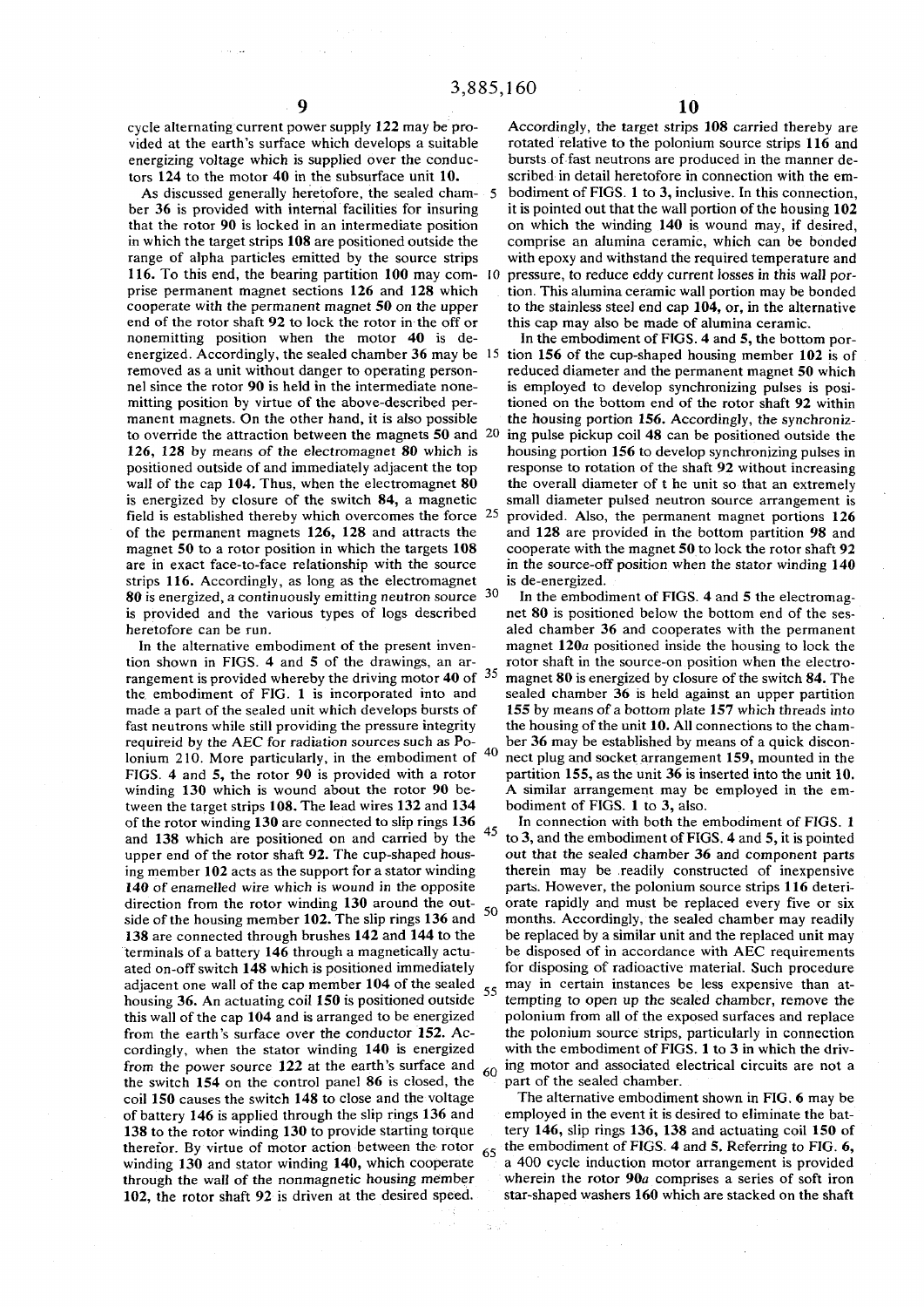$92a$  in a spiral manner so that spiral grooves are formed in the periphery of the rotor. These grooves are filled with aluminum 162 and the rotor 90a may have six such grooves formed about the periphery thereof, if a six pointed star washer construction is utilized. In the 5 embodiment of FIG. 6 three of these aluminum filled grooves are used to support backing strips for the spiral target strips 108a which cooperate with source strips 116a carried by backing strips which are mounted in corresponding spiral grooves formed on the interior wall of the alumina ceramic housing member  $102a$ . It will be understood that the backing strips for the target strips 108a and source strips 116a may have shielding shoulders as described heretofore in connection with FIG. 3. Accordingly, no neutron burst is produced until 15 the spirally extending target strips 108a are simultaneously brought into face-to-face relationship with the spirally extending source strips 116a, as described heretofore.

A stator member  $164$  is positioned around the inside  $20$ of the housing 102a and is provided with internal spiral grooves in which are wound stator windings 166, 168. The stator windings 166, 168 are energized from the 400 cycle power supply 122, over the conductors 124, and the rotor 90 $a$  is driven at the desired speed by in-  $25$ duction motor action, as will be readily understood by those skilled in the art. In this connection, it will be understood that since only three source strips  $116a$  and target strips 108a are used in the embodiment of FIG. 6, the rotor  $90a$  must be driven at a higher speed than  $30$ 8,000 rpm if the same neutron burst repetition rate as obtained in FIGS. 1 to 3 is desired. Also, these strips will be somewhat longer than the corresponding strip in FIGS. 1 to 3 if the same intensity neutron bursts are required. In the alternative, a conventional induction motor, the rotor and stator of which are separated only by the alumina ceramic housing  $102a$ , may be positioned within this housing and a separate rotor and stator, similar to that described in connection with FIGS. 1 to 3 and carrying straight vertically extending target <sup>40</sup> strips 108 and source strips 116, may be rotatably supported within the housing  $102a$  in any suitable manner and axially connected to the rotor shaft of the separate induction motor.

5 In the embodiments described thus far, the target strip carrying rotor is held in a non neutron emitting or off position by means of the permanent magnet 50 on the shaft 92 which cooperates with the permanent magnet portions 126, 128 in the bearing partition 100. 50 Under some conditions a more positive safety locking arrangement is desirable for handling and storage of the neutron source, particularly in instances where a relatively intense flux of neutrons is produced if the target strips 108 are accidentally moved into face-to-face relationship with the source strips 116. In FIG. 7 a positive mechanical locking arrangement is provided for securing the shaft 92 in the desired off position with the target strips 108 positioned away from the adjacent source strips 116 so that no neutrons are developed thereby. Referring to this figure, the permanent magnet 120 is provided with four holes 170 extending inwardly from the periphery thereof, the holes 170 being positioned corresponding to the four off positions of the rotor 90. A pin 172, which is slidably mounted in the 65 brackets 174 and 176 mounted on the bottom wall of the housing portion 156, is positioned so that the end of the pin 172 will enter one of the holes 170 by virtue

of the force of a biasing spring 178 positioned between the flanged end of the pin 170 and the adjacent wall portion 156. Accordingly, when the rotor shaft 92 is de-energized and is brought to the correct position by the magnets 50 and 126, 128 (in the embodiment of FIGS. 4 and 5) the pin can enter one of the holes 170 and positively locks the rotor shaft 92 against further rotation. The sealed chamber may then be removed from the subsurface unit 10, handled and stored be tween logging operations with complete assurance that no fast neutrons will be emitted during such operations. After the sealed chamber has been placed in a logging unit and it is desired to rotate the shaft 92, a coil 180 positioned outside the housing portion 156 is energized 5 over the conductor 182 from the control panel 86 of the logging truck and moves the pin 172 out of the hole 170 against the force of the biasing springn 178. The coil 180 remains energized until the next time it is desired to mechanically lock the rotor 90 as describ d heretofore. A similar arrangement can be provided in the embodiment of FIGS. 1 to 3, inclusive, in which case the pin 172 may cooperate with holes in the periphery of the magnet 120 positioned at the bottom of the housing 120.

 In FIG. 8 an alternative arrangement is provided for insuring that no neutrons are emitted during handling and storage of the sealed chamber 36. Referring to FIG. 8, a portable unit indicated generally at 190 is provided which may be fitted onto the bottom end of the sealed chamber 36 as this chamber is removed from the subsurface unit 10. More particularly, the unit 190 comprises an outer sleeve 192 which is provided with internal keyways 194 at one end thereof adapted to be fitted over vertically extending projections 196 provided in the base portion of the housing 102 which act as key portions to insure that the sleeve 192 can be inserted over the end of the housing 102 in only one orientation relative thereto. A bottom cap 198 for the sleeve 192 supports a battery 200 which is connected to two opposed electromagnet coils 202 and 204 mounted on the upper end of the sleeve 192. Accordingly, when the unit 190 is inserted over the motor housing 41 and is keyed to the housing 102 the electromagnets 202 and 204 are correctly positioned to estab lish a powerful electromagnetic field with the proper orientation with respect to the magnet 120 to hold the rotor 90 in the desired neutron off position. The switch 206 mounted on the sleeve 192 may then be closed to establish this magnetic field by energization of the electromagnets 202, 204. The sealed chamber 36 may then be completely removed from the subsurface and handled for storage and other purposes with the unit 190 energized and positioned on the end thereof to insure 5 maximum safety for operating personnel. In this connection, it will be understood that the motor 40 and its mounting plate may be removed before the unit 190 is placed over the housing  $41$  so that the motor  $40$  may be used with other sealed chambers 36. A similar elec- $_{60}$  tromagnetic locking unit may also be provided for the embodiment of FIGS. 4 and 5, in which case the electromagnets 202 and 204 would be correctly positioned to cooperate with the magnet 120a to hold the rotor 90 in the neutron off position.

. While there have been illustrated and described vari- $\alpha$  invention and  $\alpha$  of the present invention, it will be approximately pas embournents or the present invention, it will be apparent that various changes and modifications thereof will occur to those skilled in the art. It is intended in the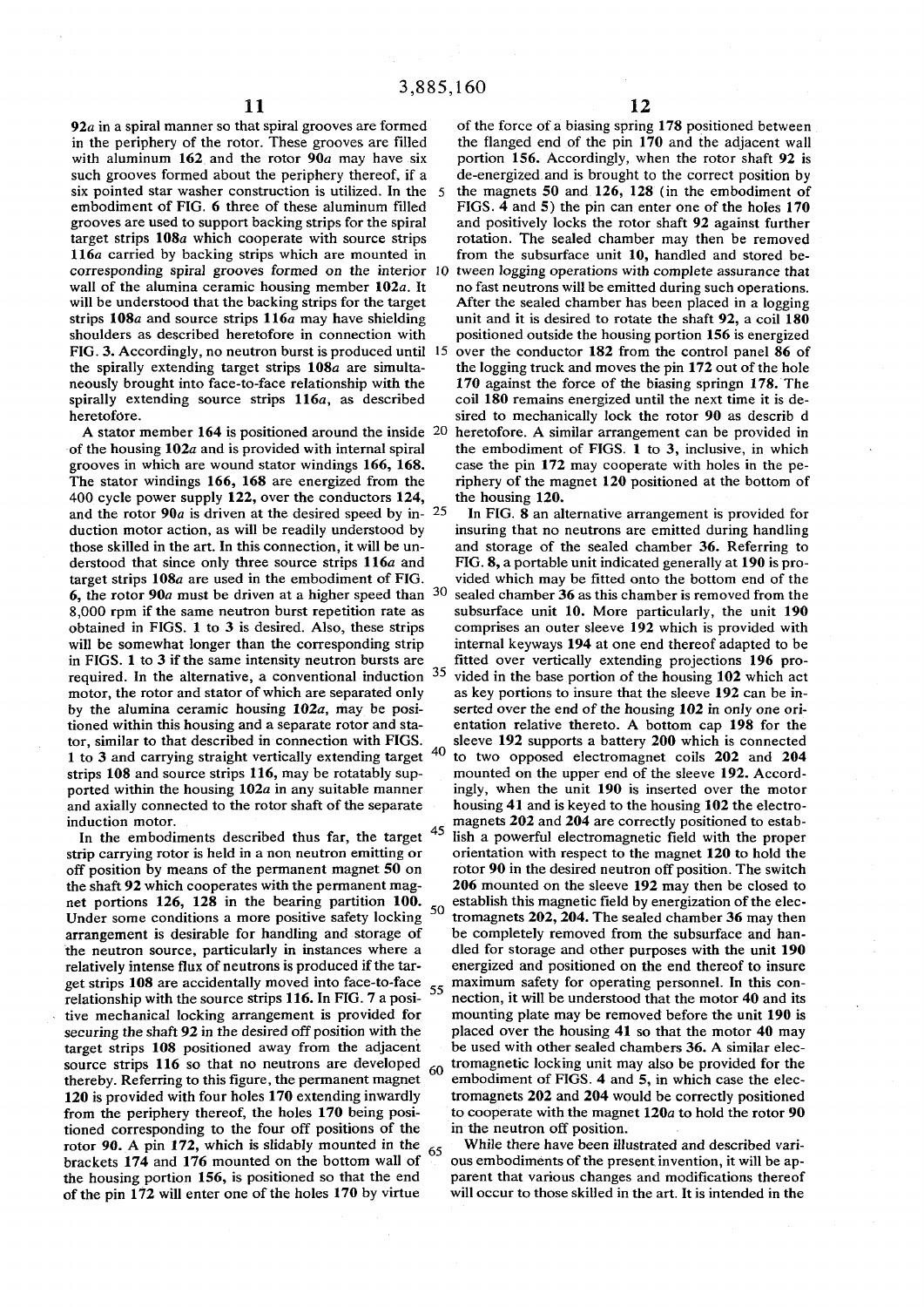cations as fall within the true spirit and scope of the

1. A pulsed radiation system comprising a sealed chamber, means defining a plurality of elongated gated target areas within said chamber, each of said tarted by one of said source material areas, means for positioning said target areas so that the exposed surfaces  $\frac{1}{2}$ . thereof lie in the surface of a first cylinder, means for positioning said source areas so that the surfaces to charged particles emitted from said source areas, thereby periodically to develop bursts of primary radia tion which have an intensity proportional to the length of said target areas which is exposed to said charged  $_{25-m}$ particles, said control means including a rotatable shaft cured to said shaft, electromagnetic locking means  $\frac{1}{2}$  are not irradiated by ranged when energized to control the position of said  $\frac{30}{10}$  Tpuked ranged when energized to control the position of said  $\frac{30}{10}$  Tpuked ranged permanent magnet, and means independent of said ented relative to said chamber so that when said lock-

member is positioned intermediate said predetermined<br>angular positions when said electromagnetic control

gated target areas within said chamber, each of said tarradiation when bombarded with charged particles emit-<br>said source areas. ted by one of said source material areas, means for po-<br>6. A pulsed radiation system comprising a sealed charged particles, and mechanical means for positively  $\frac{65}{2}$  of said source material areas, said source and target locking said control means in a non-emitting position  $\frac{65}{2}$  areas being so positioned on said fi in which said target areas are not irradiated by charged

appended claims to cover all such changes and modifi-<br>cations as fall within the true spirit and scope of the chamber, means defining a plurality of elongated present invention. Source areas within said chamber, each of said source What is claimed as new and desired to be secured by areas comprising a material which continuously emits<br>Letters Patent of the United States is: 5 charged particles, means defining a plurality of eloncharged particles, means defining a plurality of elon-<br>gated target areas within said chamber, each of said target areas comprising a material which emits primary radiation when bombarded with charged particles emitsource areas within said chamber, each of said source radiation when bombarded with charged particles emit-<br>areas comprising a material which continuously emits ted by one of said source material areas, means for poareas comprising a material which continuously emits ted by one of said source material areas, means for po-<br>charged particles, means defining a phirality of elon- 10 sitioning said target areas so that the exposed surface charged particles, means defining a plurality of elon- 10 sitioning said target areas so that the exposed surfaces pated target areas within said chamber, each of said tar-<br>thereof lie in the surface of a first cylinder, m get areas comprising a material which emits primary positioning said source areas so that the surfaces radiation when hombarded with charged particles emit-<br>thereof lie in the surface of a second cylinder which has radiation when bombarded with charged particles emit-<br>the same axis as said first cylinder, control means for<br>the same axis as said first cylinder, control means for periodically and simultaneously exposing said target areas to charged particles emitted from said source areas, thereby periodically to develop bursts of primary thereof lie in the surface of a second cylinder which has radiation which have an intensity proportional to the the same axis as the first cylinder control means for ne-<br>the same axis as the first cylinder control means fo the same axis as the first cylinder, control means for pe- " length of said target areas which is exposed to said riodically and simultaneously exposing said target areas <sup>20</sup> charged particles, said control means including a rotat-<br>able shaft within said sealed chamber, a permanent uin said sealed chamber, a permanent magnet secured to said shaft, and electromagnetic means adapted to be positioned outside said chamber and arranged to control the position of said permanent agnet, said electromagnetic means being oriented relparticles, said control means including a rotataole share ative to said chamber so that said permanent magnet is within said sealed chamber, a permanent magnet semoved thereby to a position in which said target areas are not irradiated by charged particles emitted from extrement to the state state, we have a state of the said source areas are not irradiated by charged particles emitted from adapted to be positioned outside said chamber and ar-

5. A pulsed radiation system comprising a sealed chamber, a first member mounted for rotation about an control means for energizing said electromagnetic axis within said chamber, a second stationary member locking means, said electromagnetic means being ori-<br>positioned within said chamber and surrounding said first member, means defining a plurality of cooperative ing means is energized said permanent magnet is 35 source and target areas on said first and second memmoved thereby to a position in which said source and<br>target areas on said axis, each of said<br>target areas are positioned in face-to-face relationship. rget areas are positioned in face-to-face relationship.<br>2. A pulsed radiation system as set forth in claim 1, emits charged particles and each of said target areas emits charged particles and each of said target areas which includes a stationary permanent magnet within<br>said sealed chamber and arranged to move said rotat- 40 when irradiated with charged particles emitted by one said sealed chamber and arranged to move said rotat- 40 when irradiated with charged particles emitted by one<br>able magnet to a source-off position in which said first<br>of said source material areas, said source and target of said source-material areas, said source and target areas being so positioned on said first and second memangular positions when said electromagnetic control bers that they are all in face-to-face relationship with means is de-energized.<br>One another at predetermined anoular positions of said eans is de-energized.<br>3. A pulsed radiation system comprising a sealed  $45$  first member, thereby to provide a simultaneous emis-3. A pulsed radiation system comprising a sealed <sup>45</sup> first member, thereby to provide a simultaneous emis-<br>chamber, means defining a plurality of elongated sion of said primary radiation from said target areas at chamber, means defining a plurality of elongated sion of said primary radiation from said target areas at source areas within said chamber, each of said source said predetermined angular positions which has an insource areas within said chamber, each of said source said predetermined angular positions which has an in-<br>areas comprising a material which continuously emits tensity proportional to the exnosed length of said target areas comprising a material which continuously emits tensity proportional to the exposed length of said target<br>charged particles, means defining a plurality of elon-streas, and mechnical locking means for positively lockareas, and mechnical locking means for positively locking said first member in a position in which said target get areas comprising a material which emits primary areas are not irradiated by charged particles emitted by

sitioning said target areas so that the exposed surfaces  $\epsilon$  chamber, a first member mounted for rotation about an thereof lie in the surface of a first cylinder, means for  $55$  axis within said chamber, a second stationary member positioning said source areas so that the surfaces positioned within said chamber and surrounding said thereof lie in the surface of a second cylinder which has first member, means defining a plurality of cooperative<br>the same axis as said first cylinder, control means for source and target areas on said first and second mem source and target areas on said first and second memperiodically and simultaneously exposing said target  $\epsilon_0$  bers and extending parallel to said axis, each of said areas to charged particles emitted from said source  $ar - \frac{1}{2}$  source areas comprising a material which continuously eas, thereby periodically to develop bursts of primary emits charged particles and each of said target areas radiation which have an intensity proportional to the comprising a material which emits primary radiation length of said target areas which is exposed to said when irradiated with charged particles emitted by one charged particles. and mechanical means for positively  $\epsilon$  of said source material areas, said source and target locking said control means in a non-emitting position <sup>arear</sup> areas being so positioned on said first and second mem-<br>in which said target areas are not irradiated by charged berse that they are all in face-to-face relatio particles emitted from said source areas. one another at predetermined angular positions of said